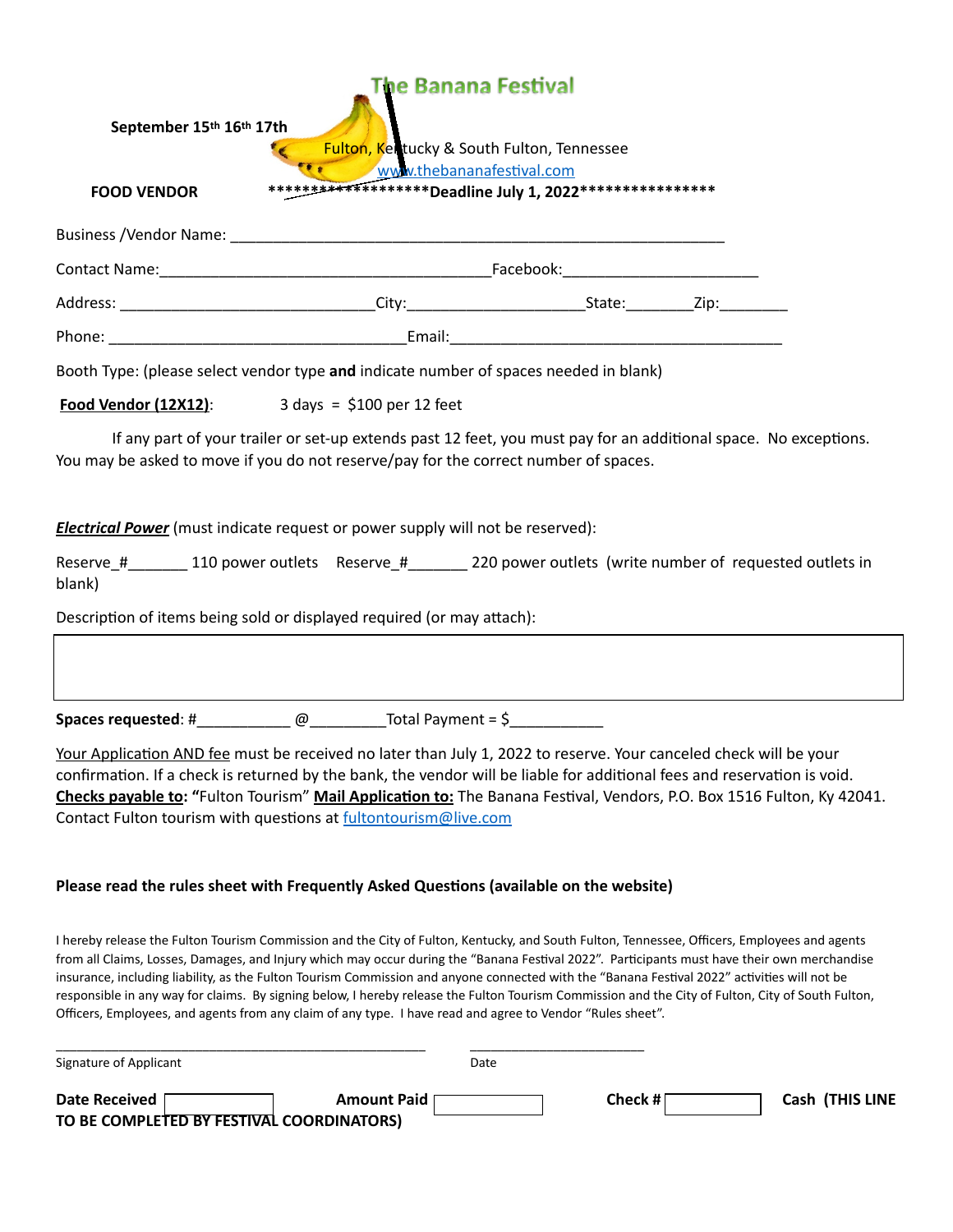## Rules & Regulations for 2022 Vendors September 15th, 16th, and 17th

- 1. Set-up will begin on Wednesday. Some food vendors may be asked to set up on Tuesday to aid in setting trailers in order. Vendors may sell food and items on Wednesday. Electricity will not be available prior to Wednesday. In order to coordinate trailer placement, you may be asked to set up during a specific time on Tuesday or Wednesday. All food vendors should be set up by Thursday at 12 noon. Three-day NON-food vendors should complete set up by 4pm on Thursday.
- 2. One day vendors must set up on Saturday between 7am and 9am. You may set up tents Friday night as long as it does not interfere with festival events. You may come to 101 Main Street to set up Saturday morning.
- 3. No storage trucks or private vehicles will be allowed to take up vendor spaces. Available spaces are limited and are available for vendors only. You may not be able to access your space with a vehicle once other vendors are set up.
- 4. Any vehicle parked on Lake Street after 12 pm midnight on Friday will be towed. Lake Street will be blocked off on Saturday for the car show. You will not be allowed to access vendor spaces via a vehicle on Saturday morning.
- 5. Spaces will be assigned and every attempt possible will be made to ensure that competitors are not next to each other. All food vendors will be located in the same section, so separation may not be possible. Due to the variety of food items sold, some vendors may be selling the same items.
- 6. Return application AND payment together. We reserve the right to cease taking applications for any vendor type at any time if spaces are all filled, spaces are limited. The registration fee must accompany application, no exceptions. Food vendor spaces are limited, please call for availability.
- 7. Spaces are approximately 12 feet x 12 feet, mostly paved. Spaces may not be level and may include grassy area in rear. If your trailer/equipment is larger than this space, you will be required to pay for extra space(s) and may be required to move, no exceptions. Measure all trailers and or tents before indicating the number of spaces needed.
- 8. Electricity if available but is limited, first registered receive priority. Must indicate electrical request (how many plugs needed) on reverse side of this application. No other utilities are provided.
- 9. You must be pre-registered to participate. Payments are NON-REFUNDABLE, No Exceptions. Applications will not be processed until complete payment is received. Applications are processed as received; applications receipt date affects space assignment. Spaces are limited and "The Banana Festival Committee" reserves the right to stop accepting applications at any time.
- 10. Sales of any item capable of propelling a projectile (real or plastic) or any items deemed non-sellable by the Fulton Police Department will not be allowed at the event. Please be respectful of your neighbors.
- 11. Alcohol sales are NOT permitted.
- 12. Vending is from 8 am to 10 pm on Thursday, Friday, and Saturday. Vendors may choose to sell items on Wednesday night after 4pm, however, many vendors will be still setting up during this time. All spaces are outdoors.
- 13. Removal/clean up must be completed by 5pm Sunday, September 18th.

Thank you in advance for your participation, cooperation, and time.

Contact Fulton Tourism with questions at [fultontourism@live.com](mailto:fultontourism@live.com)